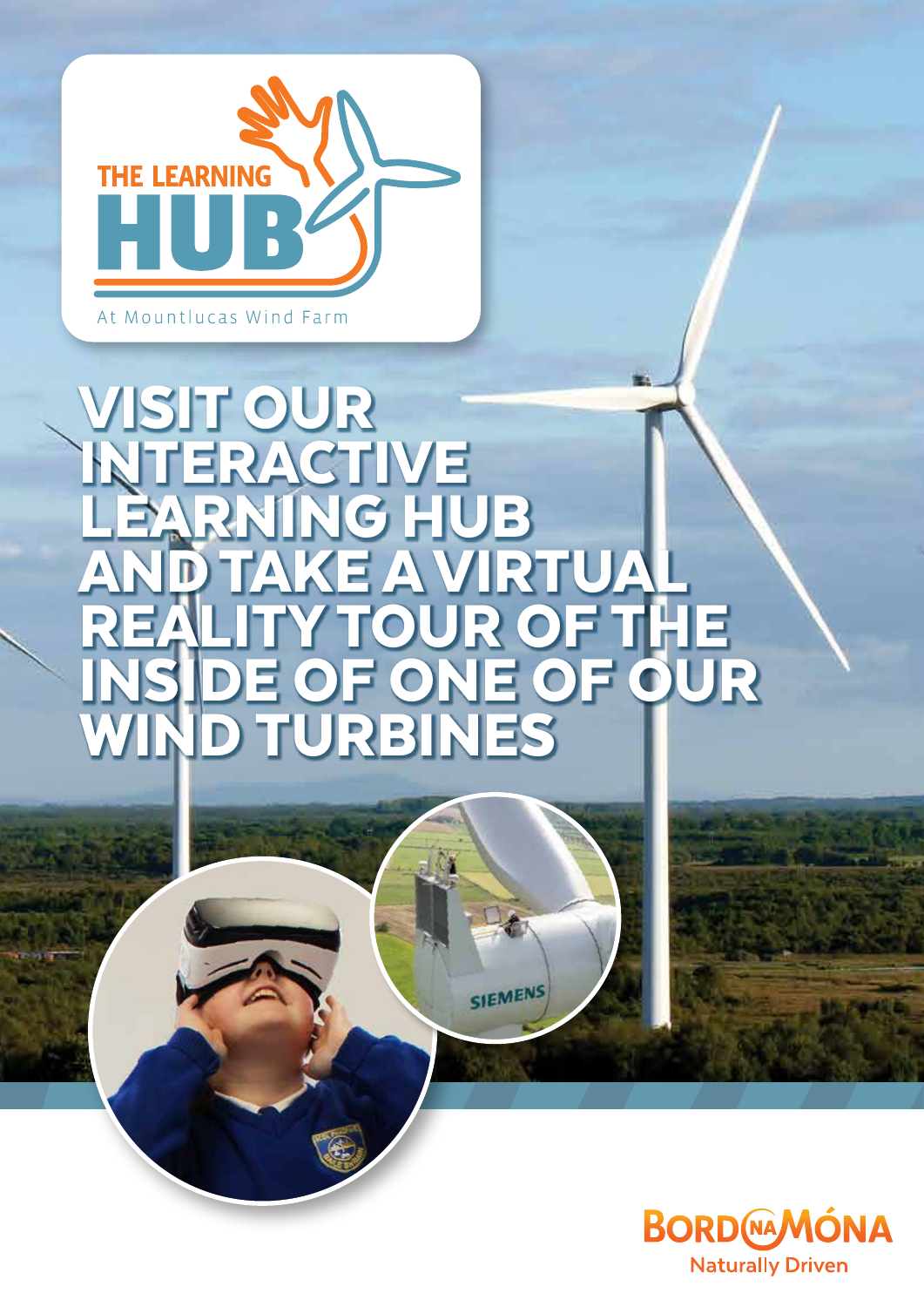

Organise a free guided tour of Mountlucas Wind Farm and its new interactive Learning Hub for your school today! 99

#### About Mountlucas Wind Farm

Bord na Móna's Mountlucas Wind Farm consists of 28 turbines, each with a ground to blade tip height of 150 metres. In any given year the wind farm can produce enough electricity to power over 50,000 homes! The wind farm is located on 1,100 hectares of cutaway peatlands near Daingean Co. Offaly.

Visit us!

Mountlucas Wind Farm is an ideal place to learn about renewable energy. Your guide will explain how the turbines were built, how they work, and will answer any questions you may have about wind energy. The wind farm will provide a perfect example of renewable energy to students. The Learning Hub at Mountlucas Wind Farm contains a series of interactive hands-on activities based around wind energy and technology.

> All school tours are free of charge and Bord na Móna is also offering schools a contribution towards transport costs.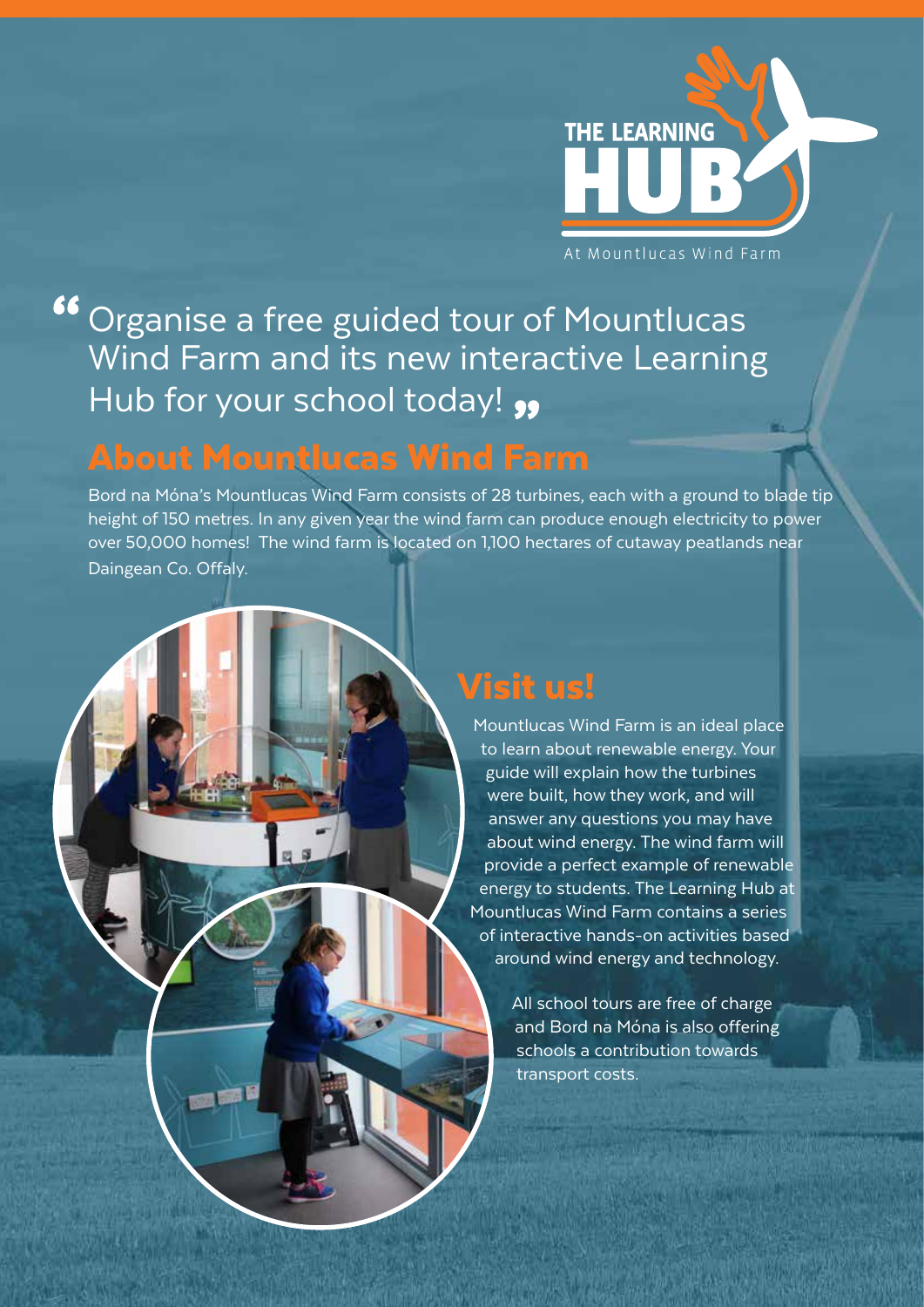### OUR SCHOOL PROGRAMME

Join the Adventure! There's so much to learn while you're having fun! Did you know that Mountlucas Wind Farm can produce enough power for over 50,000 homes annually?

- 1. Firstly, the tour starts with a short introduction to Mountlucas Wind Farm through a mix of presentation and videos. Here students will learn how the wind farm was built, where the turbines came from, how they were installed on site and how the wind farm generates electricity.
- 2. Next it's time to visit the inside of a turbine! Although we can't give students access into a real turbine we have done our best to create a real life experience! Each student will be given the opportunity to take part in a virtual reality tour of the inside of a turbine.
- 3. Time to have fun with our interactive Learning Hub! This is a hands on, fun, educational area where students and teachers can explore and learn more about renewable energy. How quickly can you generate electricity? Who can design the most efficient wind turbine? Find out who can label all the parts of the turbine correctly! Here, students will also get to watch a video of our on-site turbine technicians explaining what is involved in looking after a wind turbine.
- 4. Last stop! Students will then be taken outside to visit Turbine 22. Where they will get the opportunity to visit the turbine up close!
- 5. Want more? For the energetic school groups, you can grab a map and head off on our 7km recreational trail to see some of the wildlife on site.



SIEMENC

**Wind farms make** 

1,000